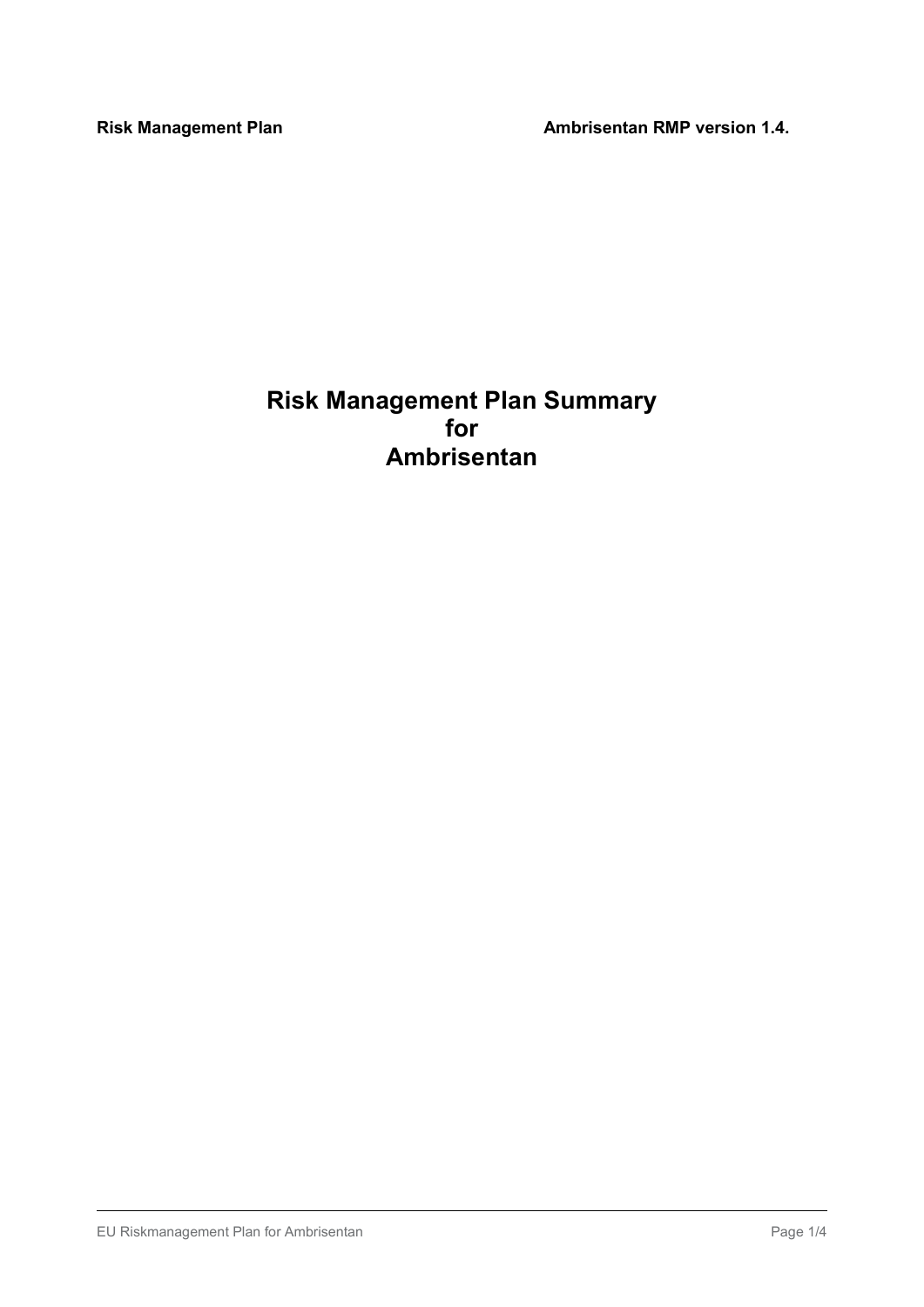# Part VI: Summary of the risk management plan

# Summary of risk management plan for Ambrisentan film-coated tablets

This is a summary of the risk management plan (RMP) for Ambrisentan. The RMP details important risks of Ambrisentan, how these risks can be minimised, and how more information will be obtained about Ambrisentan's risks and uncertainties (missing information).

Ambrisentan's summary of product characteristics (SmPC) and its package leaflet give essential information to healthcare professionals and patients on how Ambrisentan should be used.

## I. The medicine and what it is used for

Ambrisentan is authorised for the treatment of pulmonary arterial hypertension (PAH) in adults (see SmPC for the full indication). It contains ambrisentan as the active substance and it is given by mouth. Ambrisentan is available as film-coated tablets in strengths of 5 mg and 10 mg.

## II. Risks associated with the medicine and activities to minimise or further characterise the risks

Important risks of Ambrisentan, together with measures to minimise such risks and the proposed studies for learning more about Ambrisentan risks, are outlined below.

Measures to minimise the risks identified for medicinal products can be:

- Specific information, such as warnings, precautions, and advice on correct use, in the package leaflet and SmPC addressed to patients and healthcare professionals;
- Important advice on the medicine's packaging;
- The authorised pack size the amount of medicine in a pack is chosen so to ensure that the medicine is used correctly;
- $\bullet$  The medicine's legal status the way a medicine is supplied to the patient (e.g. with or without prescription) can help to minimise its risks.

Together, these measures constitute routine risk minimisation measures.

In the case of Ambrisentan, these measures are supplemented with additional risk minimisation measures mentioned under relevant important risks, below.

In addition to these measures, information about adverse reactions is collected continuously and regularly analysed so that immediate action can be taken as necessary. These measures constitute routine pharmacovigilance activities.

If important information that may affect the safe use of Ambrisentan is not yet available, it is listed under 'missing information' below.

#### II.A List of important risks and missing information

Important risks of Ambrisentan are risks that need special risk management activities to further investigate or minimise the risk, so that the medicinal product can be safely taken. Important risks can be regarded as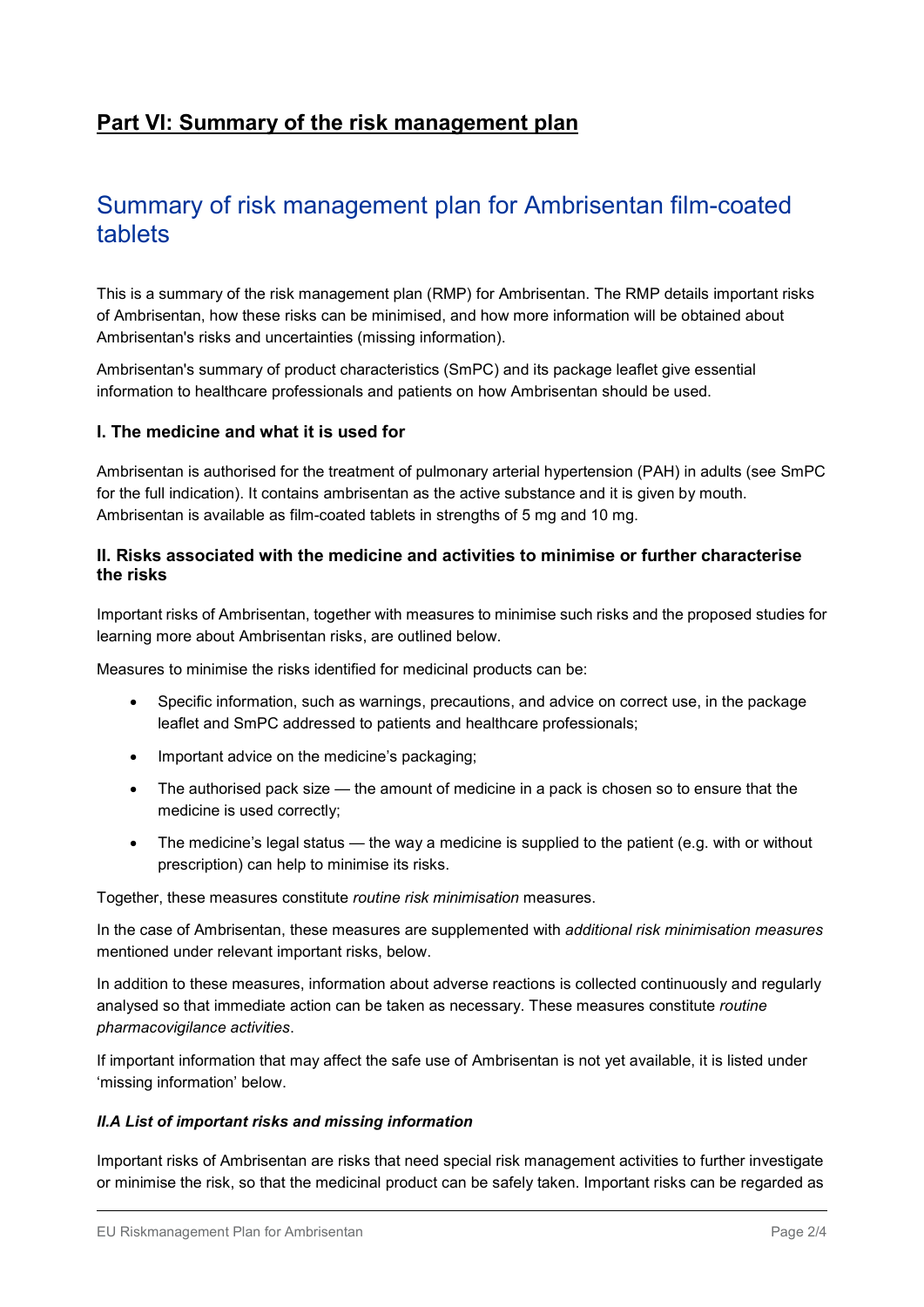identified or potential. Identified risks are concerns for which there is sufficient proof of a link with the use of Ambrisentan. Potential risks are concerns for which an association with the use of this medicine is possible based on available data, but this association has not been established yet and needs further evaluation. Missing information refers to information on the safety of the medicinal product that is currently missing and needs to be collected (e.g. on the long-term use of the medicine);

| List of important risks and missing information |                                                                                                                            |  |
|-------------------------------------------------|----------------------------------------------------------------------------------------------------------------------------|--|
| Important identified risks                      | Teratogenicity<br>Decreased haemoglobin, haematocrit, anaemia including<br>anaemia requiring transfusion<br>Hepatotoxicity |  |
| Important potential risks                       | Testicular tubular atrophy/male infertility                                                                                |  |
| Missing information                             | none                                                                                                                       |  |

### II.B Summary of important risks

The safety information in the proposed Product Information is aligned to the reference medicinal product.

| <b>Important identified risk - Teratogenicity</b>                                         |                                          |  |
|-------------------------------------------------------------------------------------------|------------------------------------------|--|
| <b>Risk minimisation measures</b>                                                         | Routine risk minimisation measures:      |  |
|                                                                                           | SmPC sections 4.2, 4.3, 4.4, 4.6 and 5.3 |  |
|                                                                                           | PL section 2                             |  |
|                                                                                           | Limited package supply                   |  |
|                                                                                           | Restricted medical prescription          |  |
|                                                                                           | Additional risk minimisation measures:   |  |
|                                                                                           | Patient reminder card                    |  |
| Important identified risk - Decreased haemoglobin, haematocrit, anaemia including anaemia |                                          |  |
| requiring transfusion                                                                     |                                          |  |
| Risk minimisation measures                                                                | Routine risk minimisation measures:      |  |
|                                                                                           | SmPC sections 4.2, 4.3, 4.4, 4.6 and 5.3 |  |
|                                                                                           | PL section 2                             |  |
|                                                                                           | Limited package supply                   |  |
|                                                                                           | Restricted medical prescription          |  |
|                                                                                           | Additional risk minimisation measures:   |  |
|                                                                                           | None                                     |  |
| <b>Important identified risk - Hepatotoxicity</b>                                         |                                          |  |
| <b>Risk minimisation measures</b>                                                         | Routine risk minimisation measures:      |  |
|                                                                                           | SmPC sections 4.2, 4.3, 4.4, 4.8 and 5.1 |  |